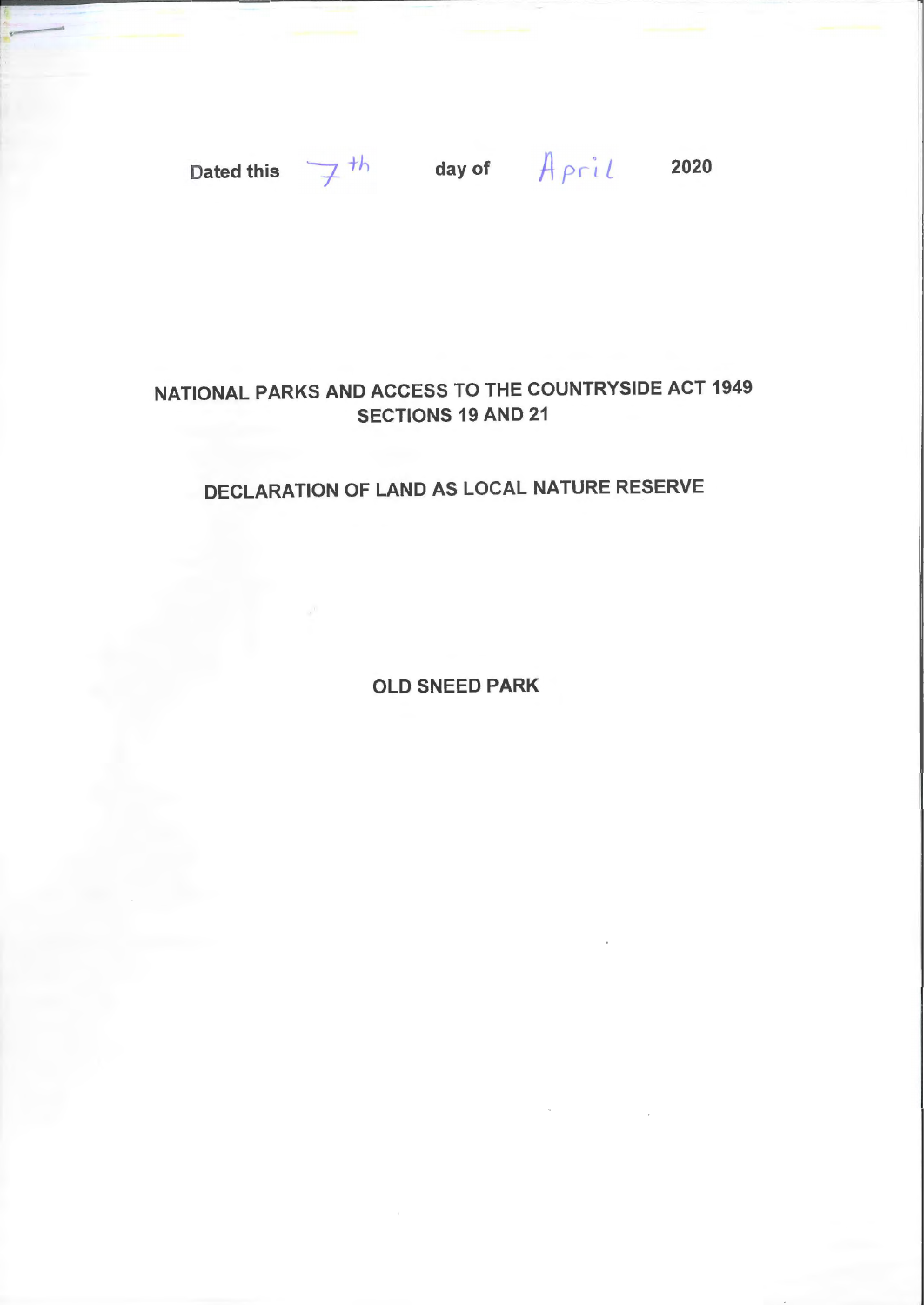### NATIONAL PARKS AND ACCESS TO THE COUNTRYSIDE ACT 1949 SECTIONS 19 AND 21

#### DECLARATION OF LAND AS LOCAL NATURE RESERVE

#### OLD SNEED PARK

In pursuance of Sections 19 and 21 of the National Parks and Access to the Countryside Act 1949 ("the Act") and all other powers enabling them in that behalf, the City Council of Bristol hereby DECLARES that the land at Old Sneed Park containing 6.3 ha or thereabouts situated in the County of Bristol and shown edged red on the attached plan ("the Land") has been acquired by the Council

AND in pursuance of Section 19 (2) of the Act and all other powers aforesaid the Council hereby further DECLARES that the Land is being managed as a Nature Reserve.

This declaration may be referred to as the Old Sneed Park Local Nature Reserve declaration

 $\mathcal{C}$ 

THE COMMON SEAL of  $\hspace{1.6cm}$ )

THE CITY COUNCIL OF BRISTOL (1)

was hereunto affixed

in the presence of:  $\qquad \qquad$  )

MM [...X.)<br>horised Officer

138795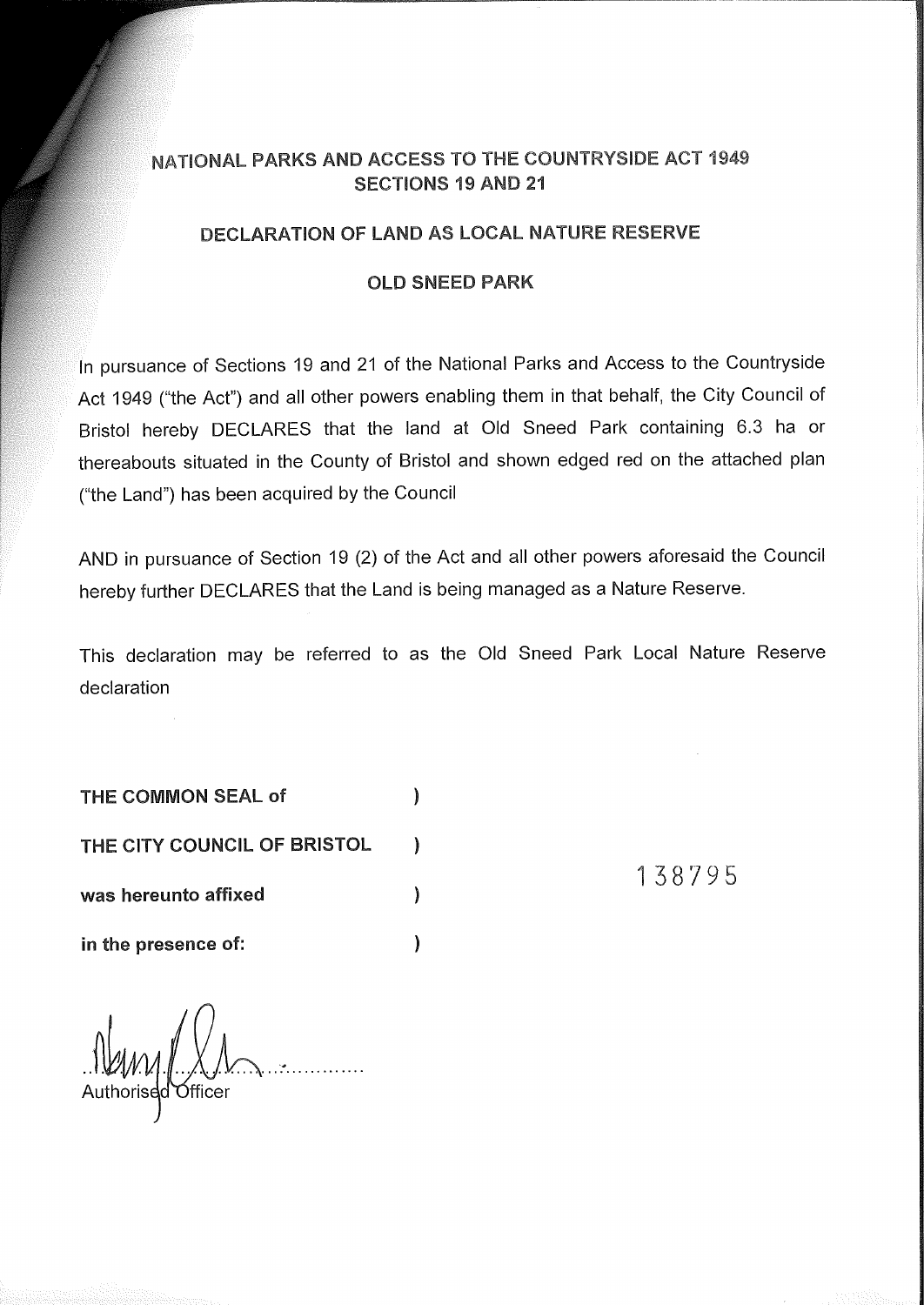

#### **Bristol City Council**

Old Sneed Park Nature Reserve

#### 6.3 Hectares

IDM

**Duly Authorised Officer** 

# 13 87 96

The provision of information by Bristol City Council<br>does not imply a right to reproduce or commercially<br>exploit such information without the Council's<br>express prior witten permission.<br>Reproduction or commercial exploitati

The council is unable to grant permission to<br>reproduce or re-use any material that is the<br>property of third parties.<br>Permission to reproduce or re-use such material<br>must be obtained from the copyright holders.

 $\bigwedge_{\text{Na}}$   $\bigcirc_{\text{Na}}$ ©Crown Copyright and database right 2019. Ordnance Survey 100023406. PARKS & GREEN SPACES Scale : @A3 1:1,680 Date: 28/01/2020

© Blom Piclometry 2016